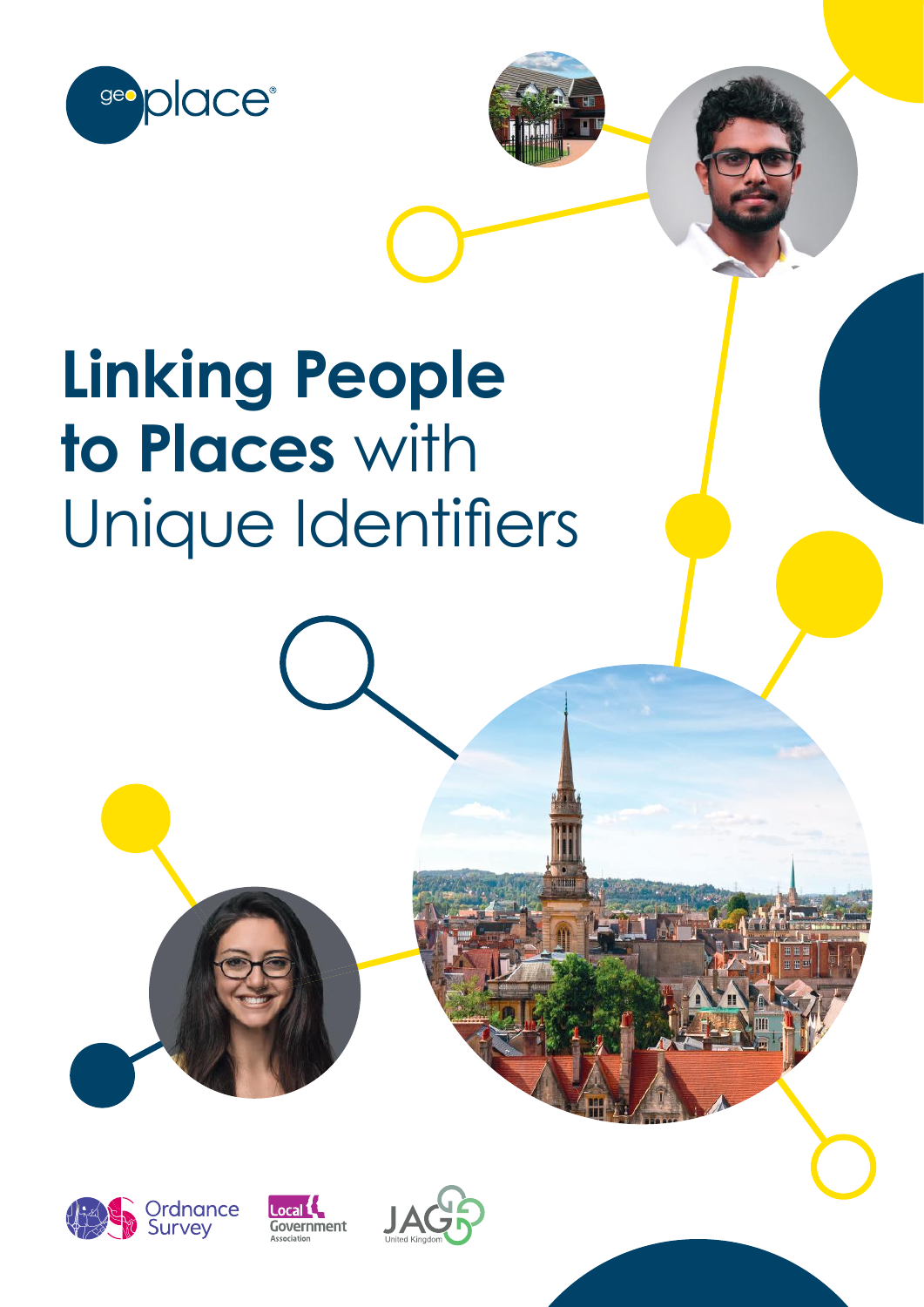"The UPRN is the jewel at the heart of the addressing system. It links address data across a diverse range of systems and services. The UPRN facilitates greater accuracy and immediate data sharing and matching — delivering better services and better outcomes for citizens."

**Rt Hon Matthew Hancock MP,** speaking at the GeoPlace annual conference, April 2016





The Unique Property Reference Number (UPRN) is the unique identifier for every location with an address in the UK. It is allocated by local authorities who have the statutory authority to name and number every street and property and Ordnance Survey who identify objects on the landscape which may otherwise not attract an address. It provides a comprehensive, complete and consistent identifier throughout a property's life cycle – from planning permission and street naming and numbering through to demolition.

The UPRN is a key field within every record held in a council's Local Land and Property Gazetteer (LLPG), the council corporate address list.

The UPRN is available through Ordnance Survey's AddressBase range of products.

The Unique Street Reference Number (USRN) is the unique identifier for every street in the UK. The USRN exists within the NSG (The National Street Gazetteer) which is the definitive source of street information utilised in the notification of street and road works by statutory undertakers wishing to carry out work on or around streets in England and Wales. The USRN is a key field within every record held in a council's Local Street and Gazetteer (LSG), the council corporate list of every street within its boundary.

The USRN is available from the NSG and Ordnance Survey's OS MasterMap Highways Network product.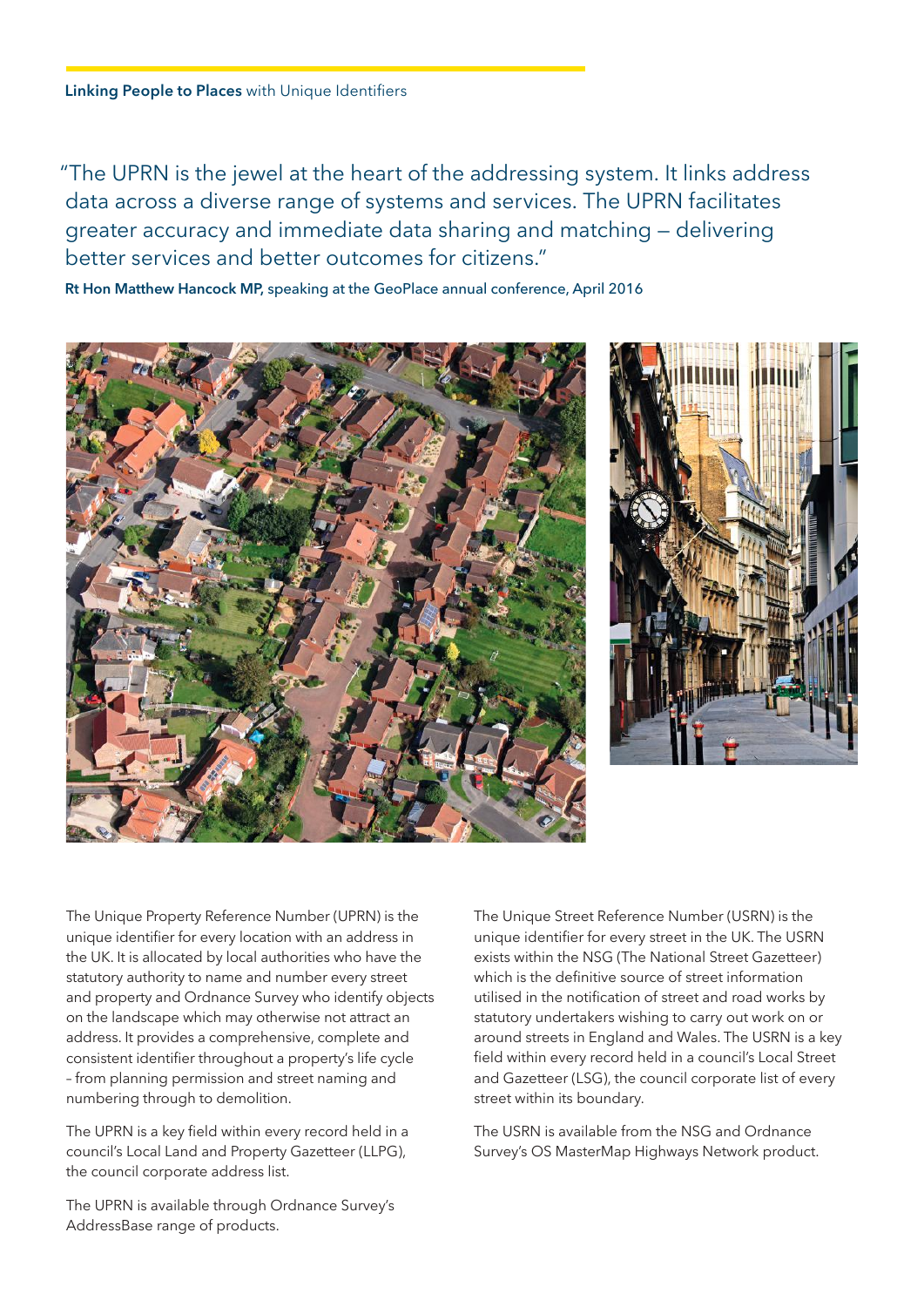

### **Using the UPRN and USRN**

"I am now convinced that any publicsector organisation that wants to use data for better outcomes needs to connect together its spatial data - using UPRNs is an easy way to match records. There are amazing things you can do by matching records. If you don't have the UPRN you are making your life impossibly difficult to do it. The future of local government, the future of public services, the future of our communities depends on this - connecting data for better outcomes. For that you need UPRNs they are absolutely vital."

**Eddie Copeland,** Director of Government Innovation in the Innovation Lab at NESTA speaking at the GeoPlace annual conference in May 2017.

The unique identifiers: the UPRN and USRN are linking mechanisms that remove error in data exchange and communication, and deliver efficiency gains in operational processes.

In the same way that every citizen has a National Insurance number, every Internet-enabled device has an IP address and every book features an ISBN number, every addressable location has a UPRN and every street has a USRN.

These identifiers enable organisations to collate and share information based on a common reference, even if there are issues with other reference text associated with a record. Many technologies can be used to link and share data, including spreadsheets, databases, XML/GML schema and linked data – all of which can be underpinned by use of these unique identifiers for spatial address information in Great Britain.

Using the UPRN and or the USRN means that organisations can continue to hold their address and street information in their existing formats but, by adding a single field containing the UPRN or USRN, it becomes possible to link matching records in different databases together.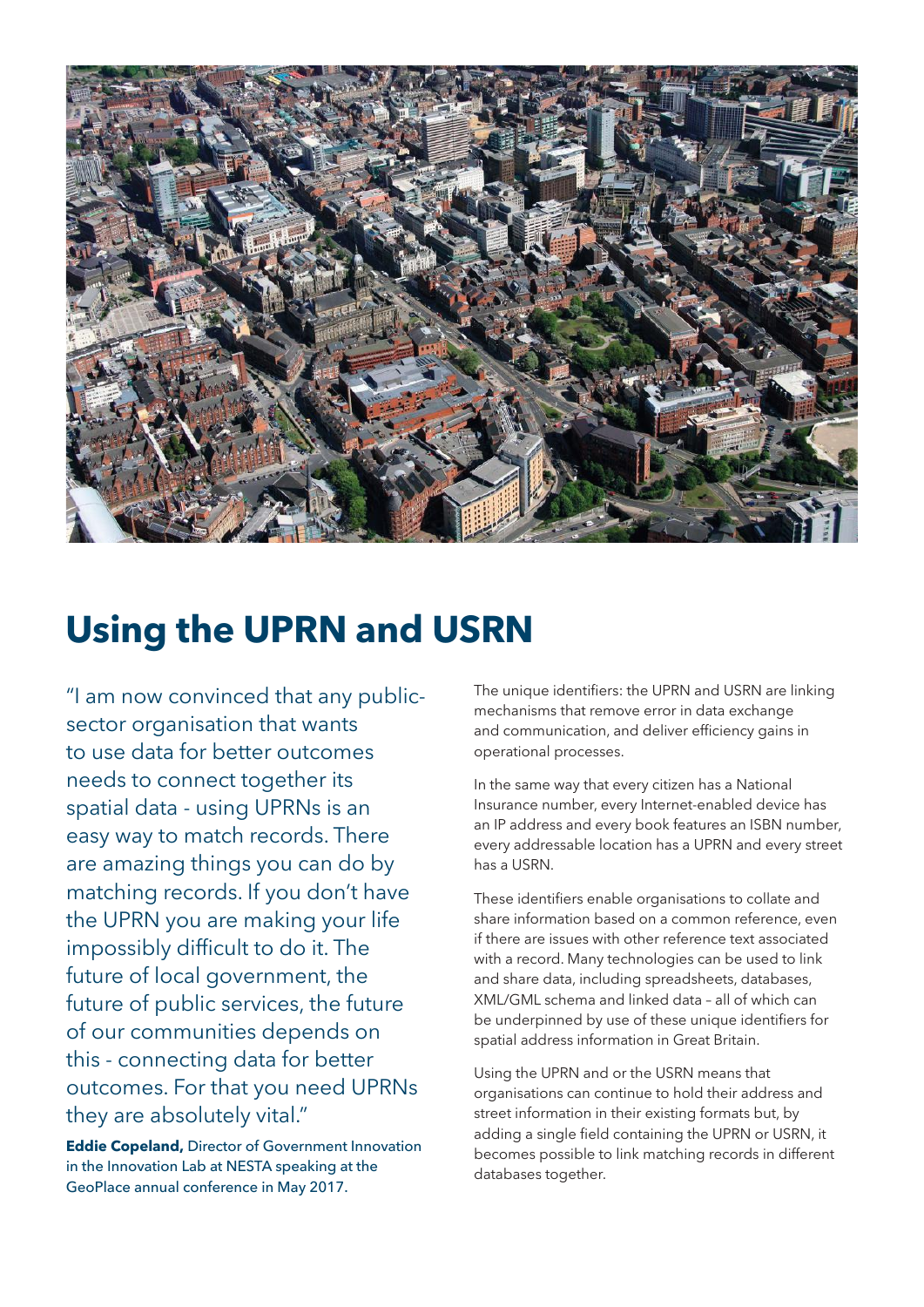

## **Where do the unique identifiers come from?**

UPRN and USRN ranges are centrally allocated and managed by GeoPlace which provides each local authority with a range to allocate as needed.

Local authorities' statutory responsibilities mean that they are the source of information within a property's lifecycle and are responsible for assigning UPRNs and USRNs for each address and street record. Guidance given by GeoPlace to local authorities states that the identifiers should be entered against a record as soon as 'construction' begins or 'street naming and numbering' has been carried out, whichever is earliest.

Activities such as street naming and numbering, planning applications, building and environmental control, licensing, electoral registration, council tax and non-domestic ratings repeatedly bring local authorities in contact with land and property enabling thorough management of its lifecycle.

### **Return on investment**

"In terms of building a business case for an investment in the LLPG, it is my conclusion that you can't build a successful transformation programme without building a strong foundation first and building a corporate approach to the LLPG is at the heart of that. Without creating a strong LLPG infrastructure and the resources to maintain it, every digital project that your council or your organisation works on so will be much harder to deliver."

**Ben Jones,** Head of Digital Services at Harrow Council, speaking at the GeoPlace conference in 2017.

In 2016, ConsultingWhere published a wide-ranging report 'Cost Benefit Analysis of Address and Street Data for Local Authorities and Emergency Services in England and Wales'. The report projected net benefits up to £202 million by 2020 from better use of the address and street data that councils create and maintain. Based on the current rates of adoption, this represents a Return on Investment after discounting of 4:1.

The research outlines the benefits afforded to local authorities in several areas including; reduced data duplication and integration, improved tax revenues, channel shift and route optimisation in waste management.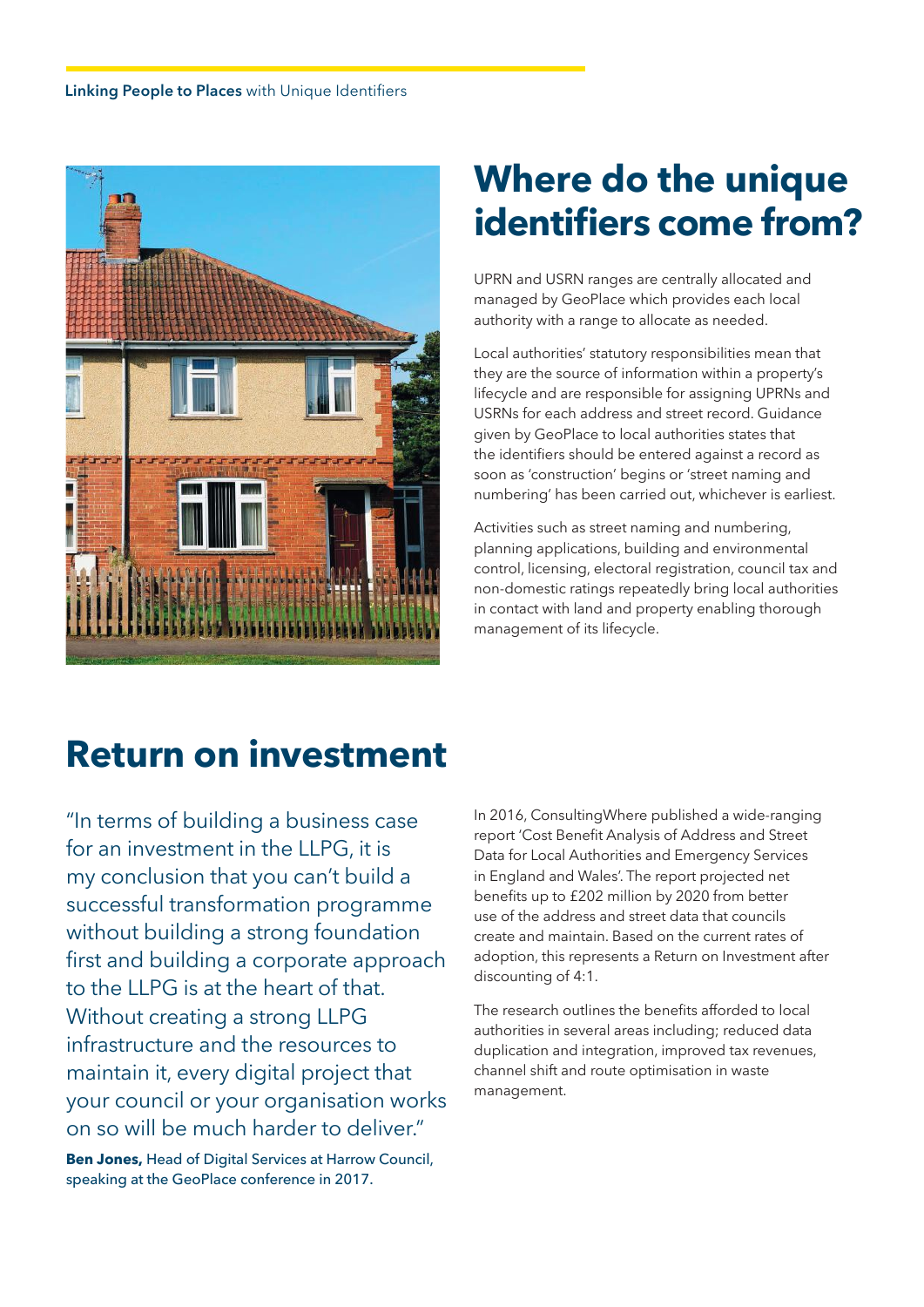

### **The UPRN in emergency response**

"We have always maintained that Multi Agency Information Transfer (MAIT) in Wales utilises the UPRN as the key unique identifier. Information sharing using the UPRN is now in operation with the majority of Welsh Emergency Services and we are currently testing a similar approach in the exchange of data between Social Services and Emergency Services to undertake free Home Fire Safety Checks for vulnerable adults. My role has increasingly involved the Emergency Services in England and I am confident that within the near future, the use of the UPRN to underpin Emergency Service Command and Control Systems and as the unique identifier for wider public service information sharing, will be the norm not the exception. GeoPlace will be instrumental in achieving this."

#### **Tony Bracey,** MAIT Project Manager.

Every day the UK's emergency services deal with thousands of incidents of differing priority, urgency and complexity. Exchanging incidents between agency control rooms can be problematic without a way to unambiguously provide and validate location information from incidents.

Evidence from Wales suggests that for every four calls received from the public, the emergency services make three calls to their colleagues in other control rooms to relay information regarding incidents.

The Multi Agency Incident Transfer (MAIT) standard provides a solution to this problem by providing an agreed structure for the data elements that need to be shared between organisations.

The UPRN is used as the common identifier. The project has demonstrated that the UPRN, when used as a key reference identifier, facilitates effective and efficient public service information sharing resulting in tangible service provider benefits that ultimately lead to better outcomes for citizens.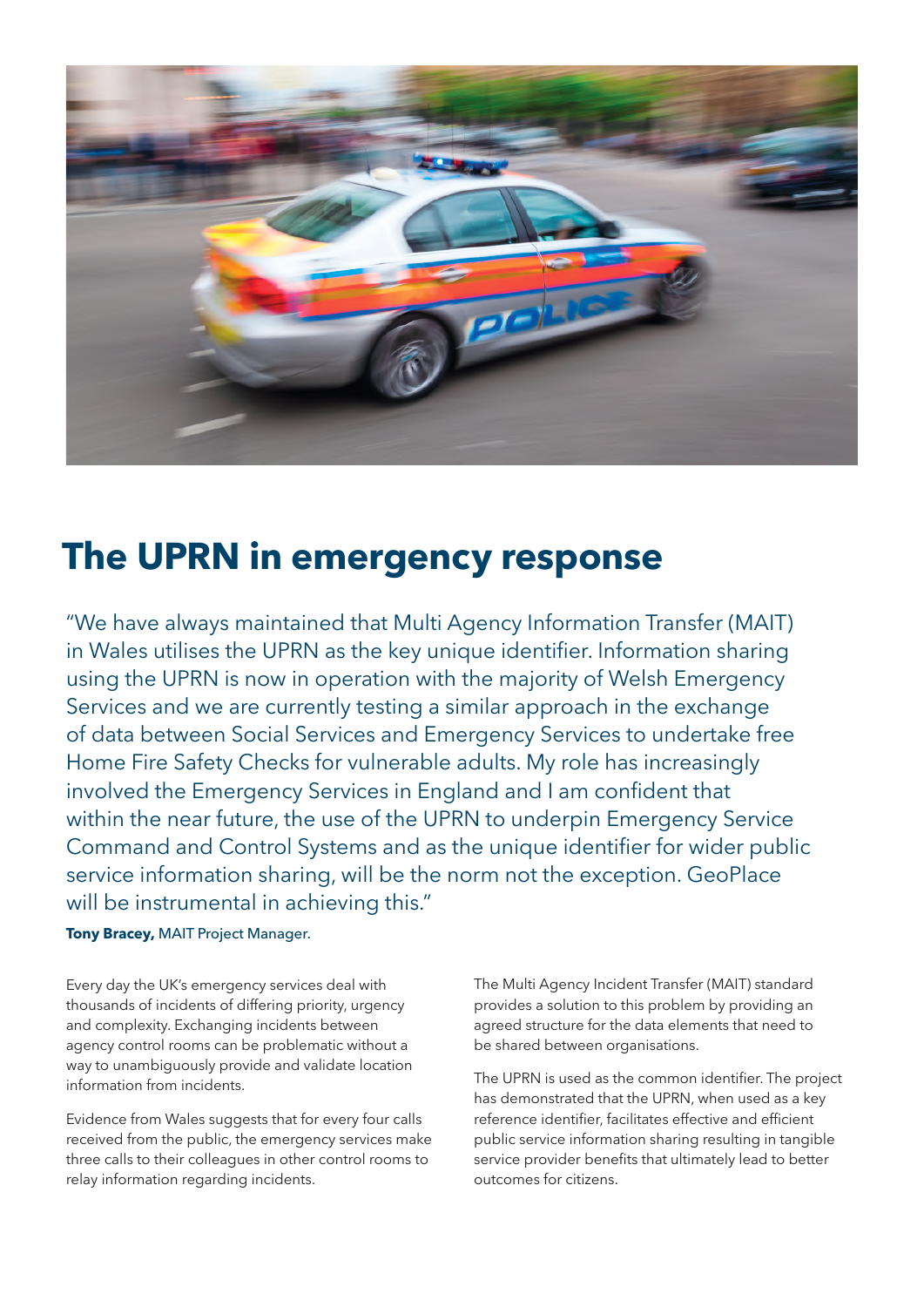### **Using the UPRN in public services**



"Using the UPRN means that we can match records with greater success. The aim of the golden record is to cherry pick the best data from different sources and assemble a record based on what we believe is the best data we hold, and the UPRN is one of the top ones. It is also an essential tool for cleansing and de-duplicating data held in source systems. We are putting a huge effort into improving the quality of data across the organisation as this will lead us to being able to provide better services to our residents."

**Sanja Milojevic,** senior business analyst for Camden's Shared Digital Service with Islington and Haringey.

GeoPlace has collected over 200 case studies demonstrating the value councils' gain through using address and street data. It is clear that central government could likewise benefit from wider utilisation of the UPRN and USRN.

#### **Broadband**

The UK Government intends to introduce a broadband universal service obligation to give everyone a right to a decent broadband connection on reasonable request.

Ofcom, the telecoms regular for the UK provides advice to Government on how this might be achieved. Speaking at the GeoPlace annual conference in 2018, Andrew Button, Data Analysis Manager at Ofcom said "Rich datasets enhance our approach to UK wide policy. They allow us to undertake policy work analysis and it's the UPRN that is the key to unlocking those value in those large data sets and provide much better outcomes for our consumers".

JAG(UK), part of the GeoPlace family is working with the Department for Digital, Culture, Media & Sport (DCMS) and Department for Transport (DfT) to support the delivery of superfast broadband and local full fibre networks to the nation. Fibre to the premises (FTTP) is a key UK government aspiration and JAG (UK) is part of a group which is developing a fibre framework delivery document and is leading on driving innovation within the delivery chain. The NSG is an important dataset, providing detailed information on the road network, essential for operational planning.

#### **Health and social care**

Helping people live more independent, healthier lives for longer is a central task for Government. Understanding where people live, the health and social care provision accessible to them enables better planning and delivery of services.

Kent County Council are developing a linked dataset across hundreds of organisations to understand the true health and social care costs of people with complex needs and multiple chronic conditions. The UPRN is being used as an effective link between the different datasets at household level, alongside NHS Numbers to link data at person level, both pseudonymised.

This makes it possible to identify where data from different sources relates to an address, and thereby begin to identify any patterns, without revealing the identities of the relevant individuals. This is especially important given the data protection considerations when accessing and analysing person level datasets to assess population health risks and inequalities in health and care provision.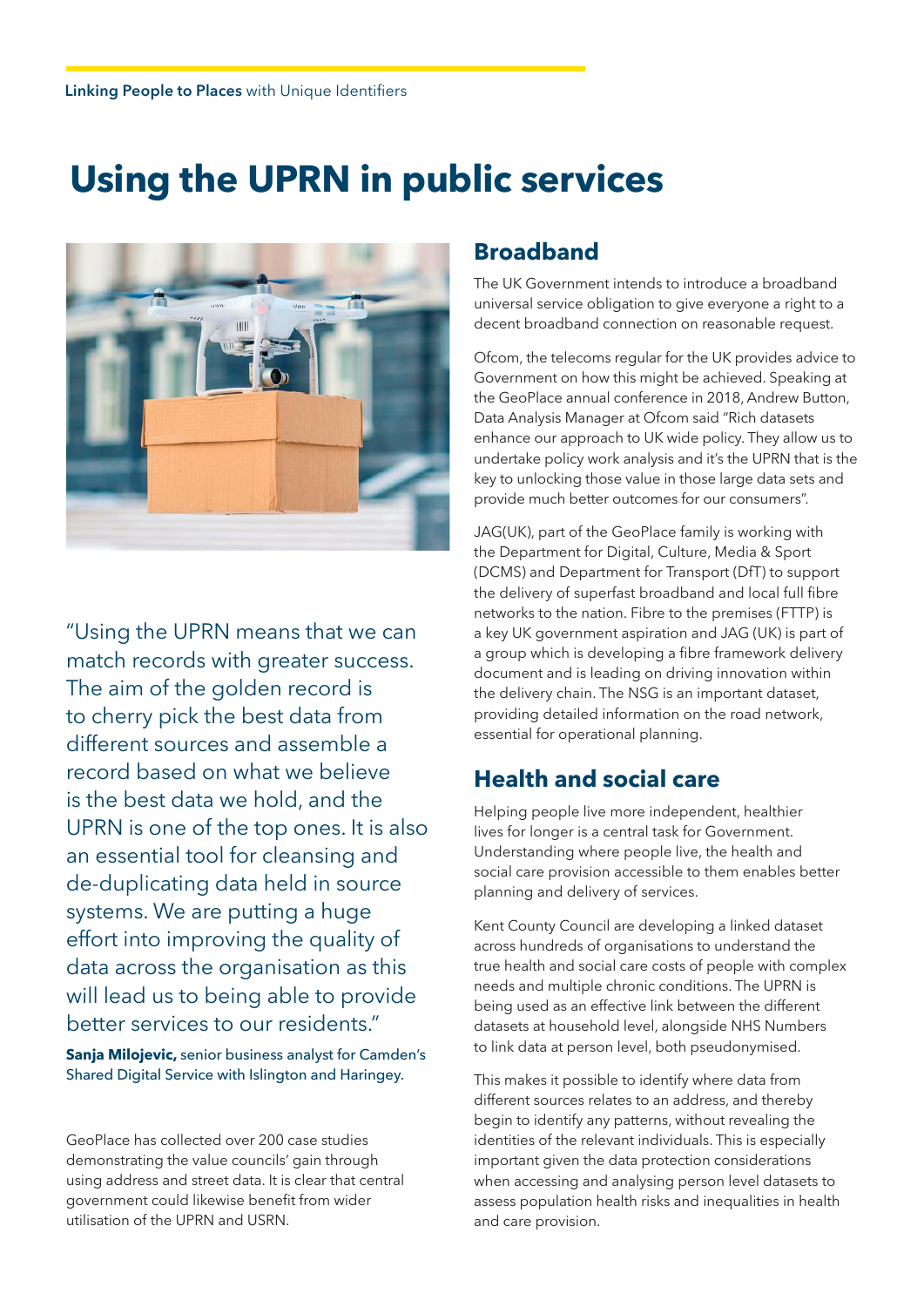At the GeoPlace conference in 2018, Dr Abraham George, Consultant in Public Health, said the "The UPRN is a great asset in linking data from NHS, local authority and other sources to explore public health; and can provide the scope for innovation around the linkages."

Under the Wales Accord on the Sharing of Personal Information Framework, leaders of public services in Wales signed up to a collective commitment to identify and prioritise the response to vulnerable people during emergencies. JIGSO2 uses the UPRN to underpin electronic information exchange across the Responder Community.

The anonymity of the data using the UPRN to identify vulnerable people, property and infrastructure is a key contributor to the success of the project. The lack of personalised data facilitates a common willingness to share data amongst the stakeholders.

Data exchange at property or location level ensures that the project concentrates on data exchange mechanisms rather than the types of vulnerability, enabling data to be presented to users in a format that facilitates decision making.

#### **Housing**

Using the UPRN to understand land and property, existing housing and potential housing supply allows partners and agencies to makes more sense of assets.

Government has pledged to enable the building of 300,000 new homes a year, to counteract the short fall of homes in the country, whilst also protecting the greenbelt and build more homes on brownfield land. How can we ensure our green spaces are being protected? Do we know how many homes are built on brownfield land vs greenspace or on the green belt? How can we monitor land change?

Land classification data from Ordnance Survey, linked to UPRNs provides a way of monitoring changes to the natural and built environment and is a key part of the planning process, controlled by local authorities.

At a local level, using UPRNs helps to improve the standard of living in rented accommodation managed by councils. Councils such as Sefton are using UPRN linked records to identify properties needing landlords' attention, generate revenue streams promptly, and improve the quality of living for residents.

Whilst councils such as Denbighshire County Council use the UPRN to provide the authoritative link between landlords' properties and Energy Performance Certificate Data. As a result, Denbighshire has recently secured funding for £377,650 of improvements to those properties.

### **Busting traffic congestion**

Street Manager is a project within the DfT which will transform the planning, management and communication of street and road works through open data and intelligent services to minimise disruption and improve journeys for the public.

Street Manager will be a new digital service that uses the range of products available to deliver transformational change. JAG(UK) sits on the project steering board and has long supported the need to change the processes around data management. NSG data and the USRN are essential in providing a 'single view of the street' which is required to deliver DfT's vision for day-today management and planning of street and road works, and modern requirements for data consistency, transparency and connectivity.

#### **The census**

Knowing the characteristics of the entire population is key for the development of public policy. The decennial census provides a snap-shot of all people and households in an area and has a direct bearing on the government support that councils receive to fund public services.

These population statistics provide consistent insights and contextual information for small areas and population groups, and highlight local need for services like schools, roads and hospitals. By knowing how many people live in an area, local authorities can identify the services and facilities communities need and make informed decisions.

A complete and accurate address information is critical to the success of the Census. The ONS is working with GeoPlace to ensure that the address list that ONS will use for the census is accurate, complete and informative.

#### **Development of the digital economy and future technologies**

UPRNs and USRNs and their geometries are crucial to our development of the digital economy.

UPRNs and USRNs are the identifiers which unlock addresses and street names — the information that users can remember — by making it possible to link them to the machine-readable data that the robots and drones can use. This is fundamental to the growth of location-based technologies such as drone deliveries, autonomous vehicles and other innovations.

GeoPlace and JAG(UK) is already working with the DfT and other agencies on the location of electrical car charging on the street network. The availability of a wide network of charge points is an important aspect of government policy in reducing carbon emissions and tackling air quality.